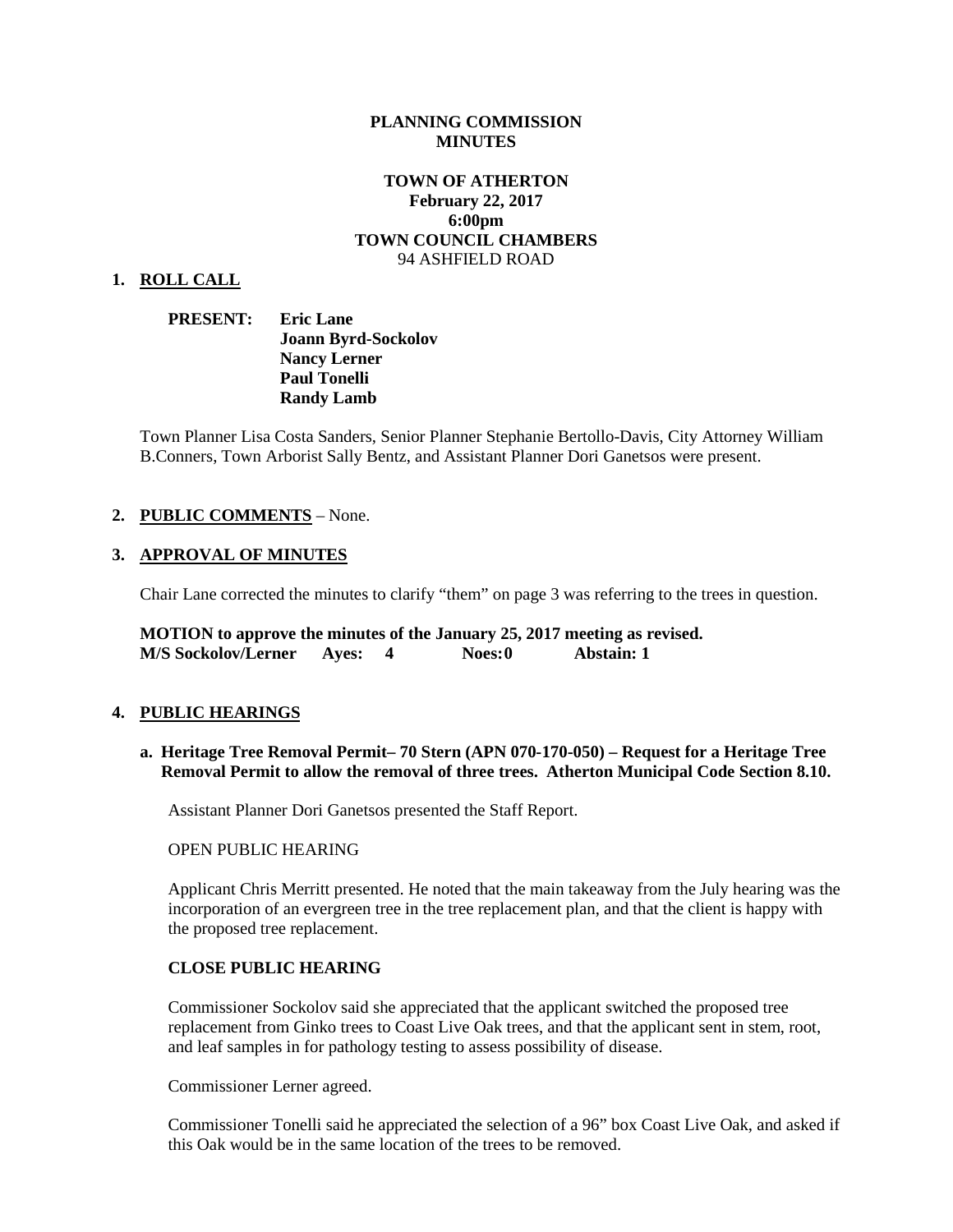Applicant Chris Merritt said it would be in almost the exact same spot, just a bit closer to the street.

Chair Lane agreed with all of the previous comments, and asked if the applicant already looked for gas lines on the property to ensure the roots wouldn't interfere. He advised that the applicant be cautious of gas lines when removing the existing trees and planting the 96" Coast Live Oak.

### **MOTION to Approve the Heritage Tree Removal Permit for the removal of three heritage trees.**

**M/S Lamb/ Tonelli Ayes: 5 Noes: 0**

**b. School Master Plan Update – 50 Valparaiso Avenue, Menlo School – Request for review of 2016 Annual Master Plan Update. Atherton Municipal Code Section 17.32.050.** 

Chair Lane asked Staff if this item was to be continued to the March 22, 2017 meeting.

Senior Planner Davis said the applicant requested a continuance to the March meeting.

**MOTION to continue the School Master Plan Update to the March 22, 2017 Meeting.**

**M/S Tonelli/ Lamb Ayes: 5 Noes: 0**

# **c. Appeal – [46 Almendral \(059-312-200\)](http://ca-atherton.civicplus.com/DocumentCenter/View/3910) – Request to appeal the decision of the Building Official to impose the construction time limit penalty. Atherton Municipal Code Section 15.40 and 17.06.**

Town Planner Lisa Costa Sanders presented the staff report. She noted that 26 other projects of a similar scope were able to successfully complete construction under the construction time limit in the same period. She also presented a table of projects that exceeded the construction time limit and paid the construction time limit penalty.

## OPEN PUBLIC HEARING

Owner Tong Luo presented. He noted the following extenuating circumstances that prevented him from completing the project in accordance with the construction time limit:

-The declining health of the father of the project architect/ designer, and the subsequent loss of the architect's mother's vision, which forced the architect to fly back to Turkey on multiple occasions and extend her stay.

-Issues with the permitting of the sewer line due to paternity leave of the project manager from the sewer company

-91 rainy days throughout the construction process.

Chair Lane asked who the project manager was.

Tong Luo said he was the owner, and he took over the project half way through the construction.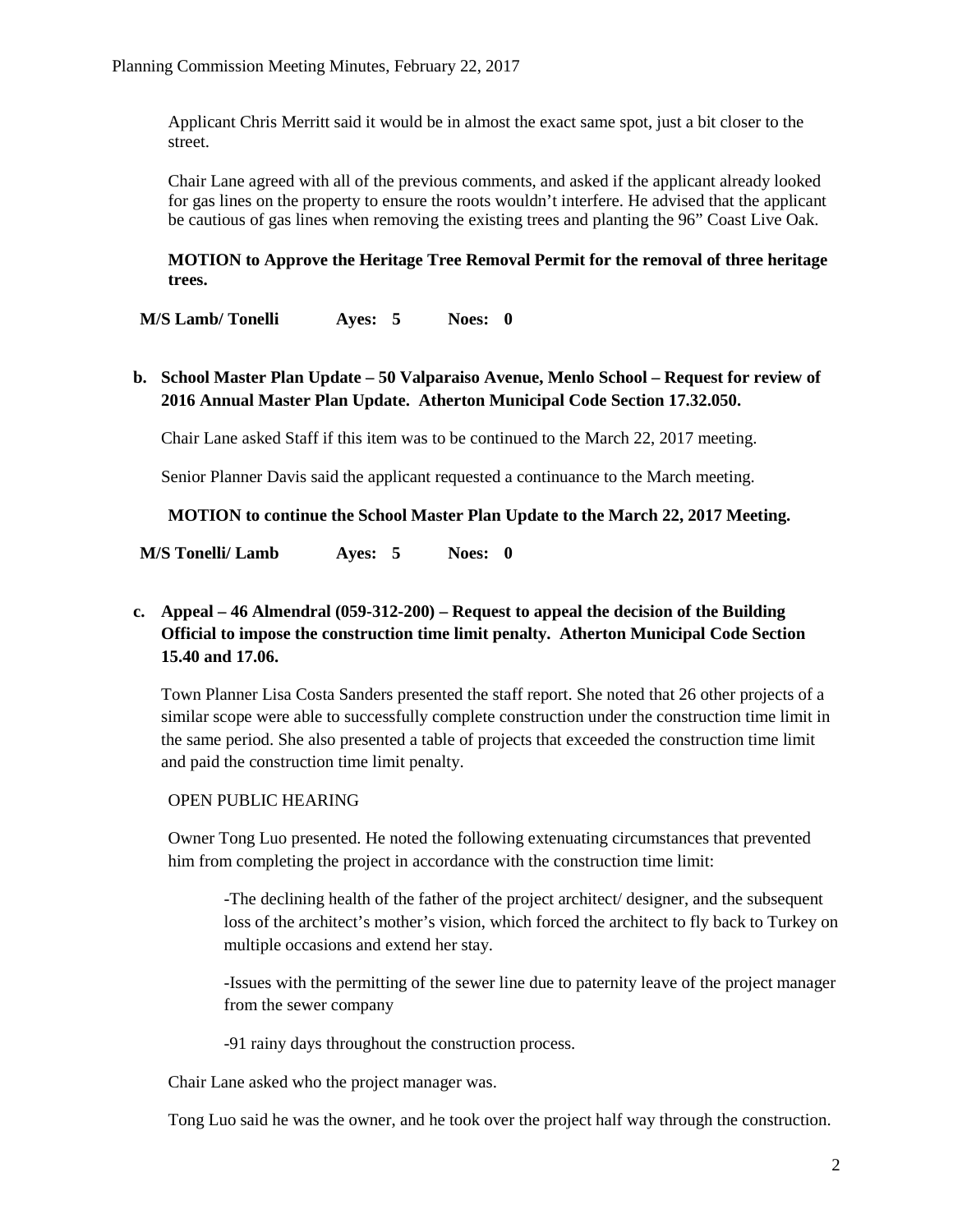Chair Lane noted that the project does not look completed from the outside.

Mr. Luo said he is still working on the installation of accessory structures and the landscaping.

Chair Lane said that everyone doing construction in Atherton had the same 91 rainy days, but 26 projects were still able to complete on time. He asked Mr. Luo when the project fell behind schedule.

Mr. Luo said he officially took over the project management in January 2016.

Chair Lane asked who chose the contractor.

Mr. Luo said he did.

Chair Lane asked what Mr. Luo was doing to get the project back on schedule once he took over.

Mr. Luo said he added staff and spent 6 hours per day on the project site.

A resident from 35 Adam Way presented. He said he has experienced a significant amount of construction in his neighborhood. He encouraged the commission to stick to the 3-year construction time limit, and potentially increase the penalties for non-compliance.

Mr. Luo apologized to the neighbors for the noise. He noted the intricate detail of his project, which caused a delay.

## CLOSE PUBLIC HEARING

Commissioner Lamb noted that the Mr. Luo's argument that the 174 Saturdays and 40 holidays without work put the project behind schedule was not substantive as nobody can perform construction activities on those days in Atherton. He also stated that the rainout days could be worked around with adequate foresight. He said he helped update the Town's regulations which established these construction time limits. Commissioner Lamb said he was in favor of steeper punishments for exceeding the time limit, as construction can be a nuisance for the neighbors. He noted his experience with construction, and maintained that there is no reason why this home should have taken over three years to complete. He said it would send a bad message to the Town if the commission approved the appeal.

Commissioner Sockolov said she did not see any extenuating circumstances with this project, as the staff could have been replaced and all construction sites faced the same rain out days and holidays.

Chair Lane noted his experience with project management, and said that a project manager must prioritize the project according to its overall goals. He said in this instance, the time limit was not a priority, but personal choices and the attention to detail were. He referred to the construction time limit similar to a "good neighbor ordinance". He noted that an acceptable extenuating circumstance would be if the Town staff held up the project, but that personal preference was not an extenuating circumstance.

Commissioner Sockolov maintained that it was generous of Staff to final the project on December 27, just a few days short of the \$1,000 per day fines for exceeding the time limit.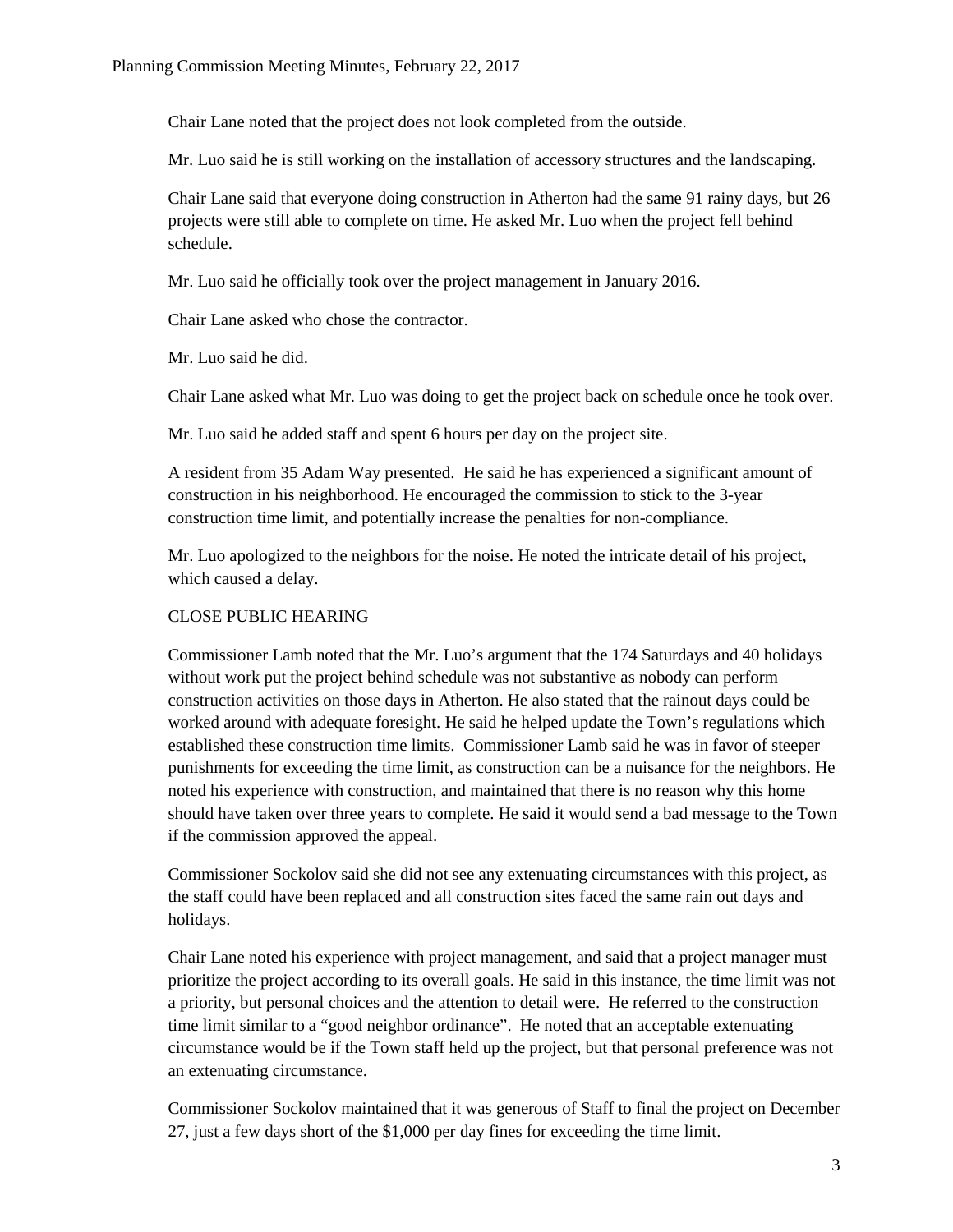## **MOTION to Deny the Appeal of the Construction Time Limit Penalty**

**M/S Sockolov / Lane Ayes: 5 Noes: 0**

d. **Amendments to the [Second Dwelling Unit Ordinance](http://ca-atherton.civicplus.com/DocumentCenter/View/3909) - Consider text amendments to Chapter 17.52 "Second Dwelling Units" of the Town's Municipal Code to comply with state law. Atherton Municipal Code Sections 17.06, 17.18 and 17.52.**

Senior Planner Davis presented the Staff Report.

OPEN PUBLIC HEARING

## CLOSE PUBLIC HEARING

Commissioner Lamb asked about the conversion of accessory buildings to accessory dwelling units (ADU's) and what that would entail.

Senior Planner Davis said that this State legislation would allow people to convert their accessory buildings to ADU's by right, and somebody could occupy these buildings for more than 30 days of the year. Senior Planner Davis mentioned that the conversion of accessory buildings to ADU's would not exempt the square footage of the building from floor area calculations, as is allowed for the construction of a new ADU's under the existing Second Dwelling Unit Ordinance.

Chair Lane asked if this could lead to lots being divided into more than two units.

Senior Planner Davis said the Ordinance only allows for one ADU per lot.

Commissioner Lamb said he was concerned with the Planning Commission seeing an increased number of hearings involving accessory dwelling units in the future due to confusion about the ordinance, especially when residents wish to build ADU's but do not have sufficient square footage.

Senior Planner Davis said the square footage for ADU's would only be exempt if it was constructed in the main building area, and if it was a new building – not for conversion of existing accessory buildings into ADU's.

Town Planner Lisa Costa Sanders asked the Commission if they would like to keep the square footage exemption in the ordinance now that there is less need to incentivize the construction of the ADU's throughout the Town. She clarified that all new ADU's, with square footage exemptions, will still have to be built in essentially the main building area. However, there is still the option for the legal conversion of accessory buildings to ADU's elsewhere on the lot.

Commissioner Lamb said he felt Atherton has a duty as a community to comply with the state law.

Chair Lane asked about a minimum time limit for the rental of ADU's, and if it could be increased from 30 days to 90 days.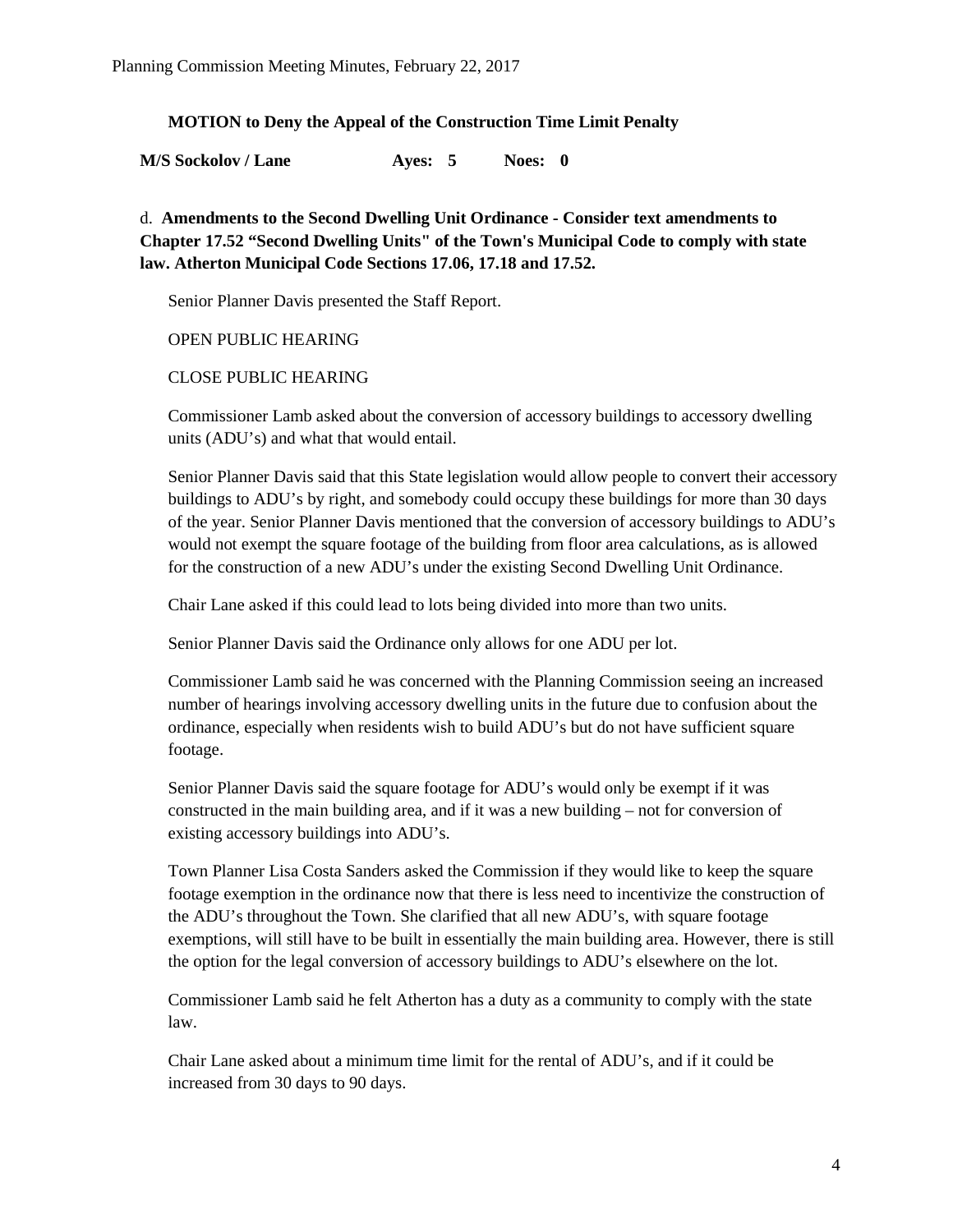City Attorney Conners stated that 30 days is the generally agreed upon definition for "short term rentals", and that he does not advise the commission to step out of the norm in the creation of the Ordinance.

Chair Lane said he is comfortable with the Ordinance, and said he appreciates staffs' efforts in the creation of it. He asked if there was a time limit for the Town to adopt the Ordinance.

Senior Planner Davis mentioned it would be best to pass the ordinance as soon as possible, and that it still had to go through two more public hearings at the City Council level prior to approval.

Commissioner Lamb asked staff if there was anything in the ordinance that they were concerned about, or that they wanted to add prior to the Commission's approval.

Senior Planner Davis said staff is comfortable with the version presented at the meeting in terms of its clarity and content.

Town Planner Costa Sanders asked the Commission if they wished to keep the floor area exemption in the ordinance.

Commissioner Lamb said that is the intent of the Town is to promote ADU's, the floor area exemption should remain.

Senior Planner Davis noted the square footage exemption might be an incentive for residents to construct new ADU's with the current setback requirements.

**MOTION to Recommend City Council approval of amendments to Chapter 17.52, "Second Dwelling Units" of the Town's Municipal Code**

**M/S Lane/ Lamb Ayes: 5 Noes: 0**

# **5. COMMISSIONERS' REPORT**

Commissioner Tonnelli said that CCAC has temporarily wrapped up its work in terms of the design of the Civic Center.

Chair Lane said the video for the Civic Center was phenomenal.

Commissioner Lamb asked about the Tree Committee's work, and noted that there have been phone calls from architects.

# **6. STAFF REPORTS**

Senior Planner Davis said the Tree Committee has concluded their recommendation efforts for the revised Tree Ordinance, and that staff is working with the City Manager's office to take the next steps in the process.

**7. ADJOURN** – The meeting adjourned at 7:01 PM.

Respectfully Submitted: